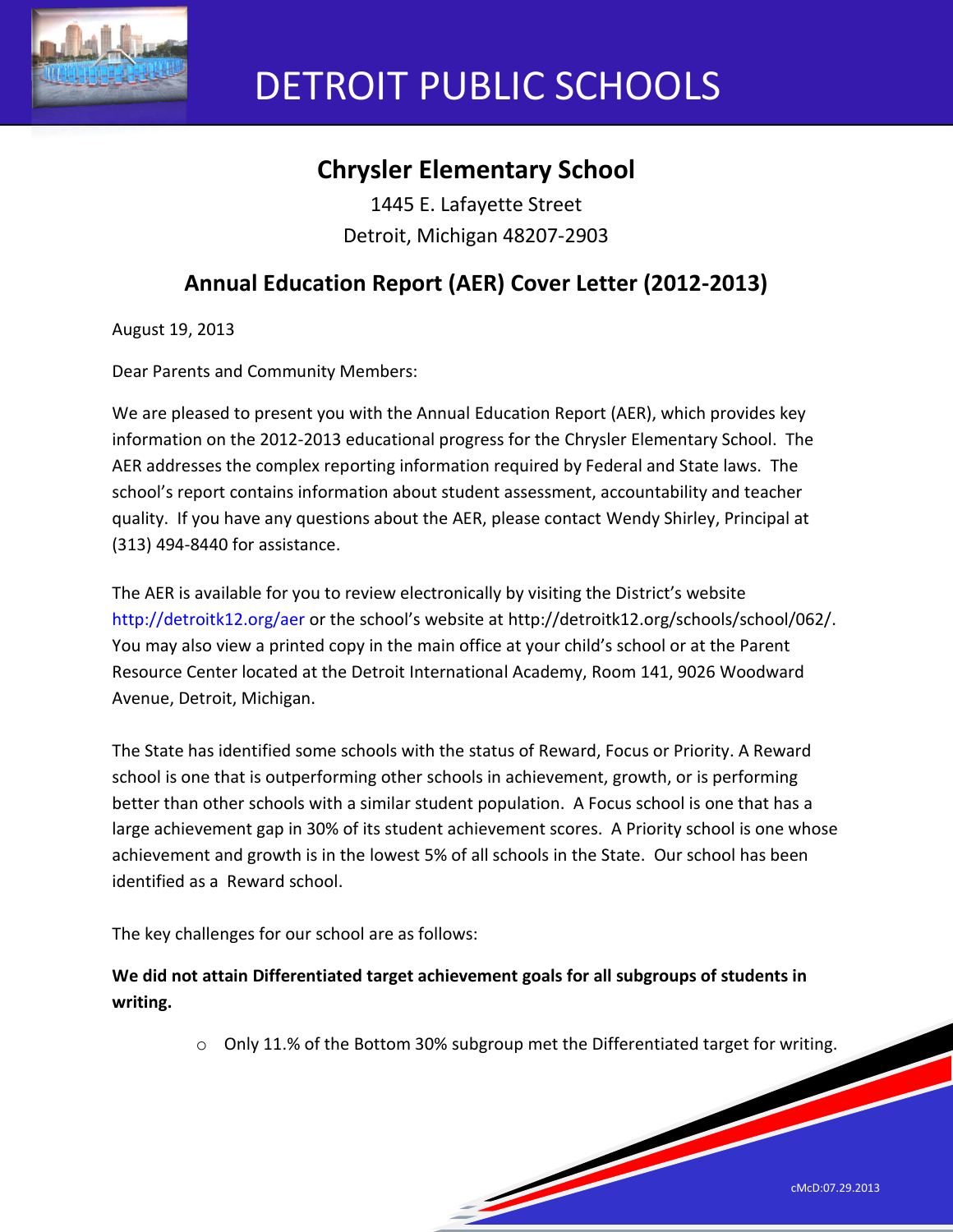**We did not attain Differentiated target achievement goals for all subgroups of students in mathematics.** 

> o Only 12.50% of the Bottom 30% subgroup met the Differentiated target for mathematics.

We are actively working to address our Michigan School Scorecard issues, accelerate student achievement and close persistent gaps in achievement by implementing the following key initiatives:

- High fidelity in the implementation of our school-wide reading program Success for All (SFA).
- Utilization of multiple assessment measures including STAR Reading, STAR Early Literacy, Measures of Academic Progress (MAP) and SFA's Reading Roots Formal Assessments to place students in team-based, student-centered reading groups at the appropriate instructional level.
- Administration of diagnostic and quarterly assessments in all content areas including reading, mathematics, science and social studies to inform instruction for students in all grades K-5.
- Implementation of the School Improvement Plan with focus on the district's initiatives for supporting students with academic achievement including differentiated instruction, the Gradual Release Model and academic vocabulary instruction.
- Continuation of data analysis, monitoring of teachers' instruction with provision of on-going professional development, coaching and evaluation to continually improve teacher effectiveness.
- Integration of technology across all content areas to enhance and support student learning.
- Provision of student support and enrichment including Accelerated Reader/Math, chess, academic games, science fairs, etc.
- Implementation of the Common Core State Standards in all grades K-5 for effective and relevant instruction across all content areas with increased attention to depth of knowledge and text complexity.
- Focus on the writing process with increased emphasis on text-based writing and development of writing portfolios in all grades K-5.

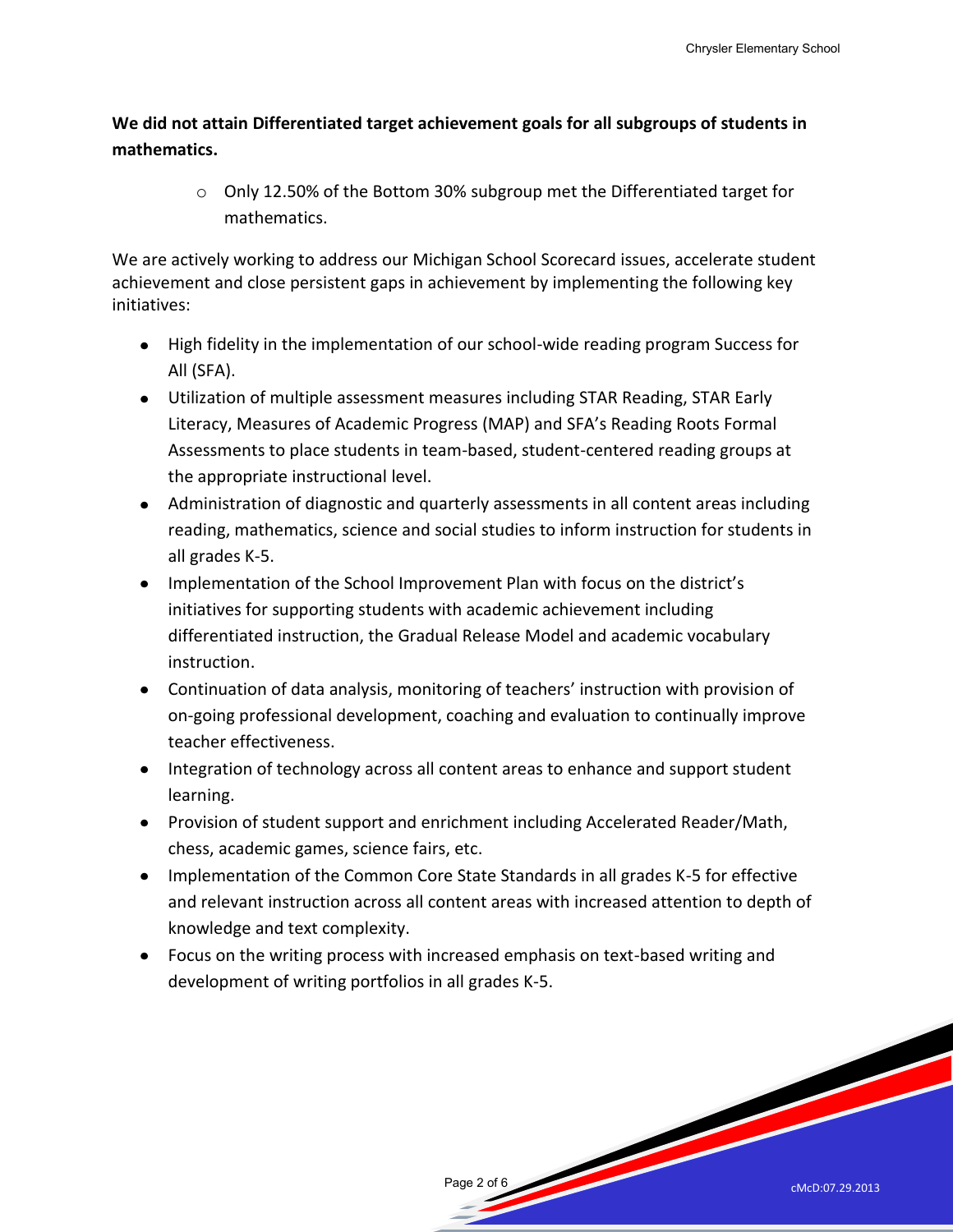#### **Parent Involvement**

Chrysler Elementary-Middle School parents/guardians can be involved as outlined in our Parent Involvement Policy/Plan and School-Parent Learning Compact. These documents provide for all levels of parent involvement including active participation in parent/teacher conferences, school events, parent workshops, the School Improvement Team, the Local School Community Organization (LSCO), DADS' Club and other activities. Chrysler School has a very active and involved parent community. We encourage parents to assist as classroom volunteers, field trip chaperones and in the oversight of students during arrival, dismissal and recess.

State law requires that we also report additional information.

#### **Process for Assigning Pupils to the School**

During the 2011-2012 school year, Detroit Public Schools implemented the "Open Enrollment Initiative." This initiative allows students to elect to attend any Detroit Public School without being required to live within the boundary for that school. The "Open Enrollment Initiative" does not apply to the Examination High Schools or Application Schools. Parents may enroll their child(ren) in the school of their interest as long as the school has not reached capacity for their particular grade. Enrollment preference is given to students who live within the boundary of a school.

It should also be noted that transportation will not be provided for students who select a school outside of the boundary of their home school. "Open Enrollment Initiative" resources can be found on our website at: [http://detroitk12.org/resources/prospective\\_students/](http://detroitk12.org/resources/prospective_students/)

| Year      | <b>School Improvement Status</b> |  |
|-----------|----------------------------------|--|
| 2012-2013 | Reward                           |  |
| 2011-2012 | Reward $\sim$ AYP Met            |  |

#### **School Improvement Status**

#### **School Description:**

Chrysler Elementary School is an application school. We provide a academic, pupil-centered environment to motivate students to become productive citizens and life-long learners capable of contributing to the improvement of society. Our Fine Arts, Principal's Honor Award and after-school programs help students reach their goals. Please visit our website at http://detroitk12.org/schools/school/062/ for more detailed information about our schor

Page 3 of 6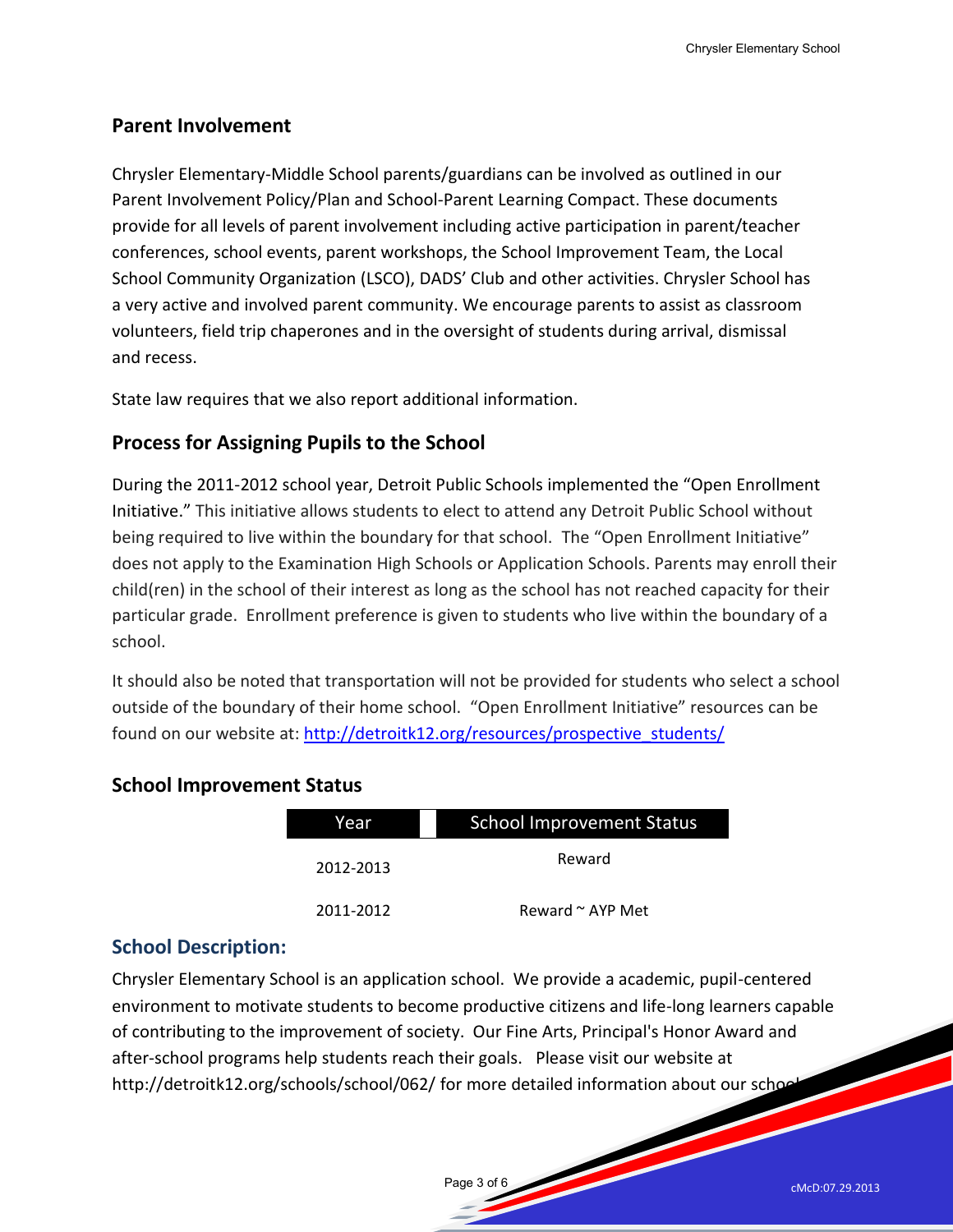### **Detroit Public Schools' Core Curriculum:**

Consistent with the Detroit Public Schools 2013-2017 Strategic Plan**,** there are aggressive plans to accelerate the rate of student achievement and to ensure that students graduate with the academic and social skills necessary for success in college and the workplace.

#### **Specific curriculum actions are based on the District's strategic plan to:**

- I. Broaden Services to Address Student Needs
- II. Support Parents and Families
- III. Offer Broad/High Quality Programs
- IV. Improve Customer Service
- V. Create Safe Learning Environments
- VI. Transform Central and School based services to serve customers better
- VII. Improve Technology
- VIII. Minimize the Impacts of Change
	- IX. Foster School-Based Leadership
	- X. Celebrate and Promote Success
	- XI. Ensure Fiscal Stability
- XII. Improve Attendance and Discipline

The "Neighborhood-Centered, Quality Schools," Strategic Plan, is available online at [http://detroitk12.org/content/wp-content/uploads/2013/03/Strategic\\_Plan\\_DRAFT-FINAL.pdf](http://detroitk12.org/content/wp-content/uploads/2013/03/Strategic_Plan_DRAFT-FINAL.pdf)

#### **Access to the Core Curriculum**

The instructional strategies and grade level expectations are aligned to the State standards and the NAEP. This represents the core curriculum, which is supported by the texts, materials, computer software and other school level resources used daily in the classrooms. All of the professional development activities are aligned to the core curriculum.

The implementation is a process delineated in the District Plan. This plan serves as the framework for each school's academic achievement plan.

The frequent monitoring of the implementation of these plans are conducted by the school diagnostic visits, review of the benchmark assessments, use of the teacher evaluation tool and adherence to the pacing calendar.

The variances from the State Plan can be found in the grade level expectations, which are also aligned to the higher standards of NAEP.

Page 4 of 6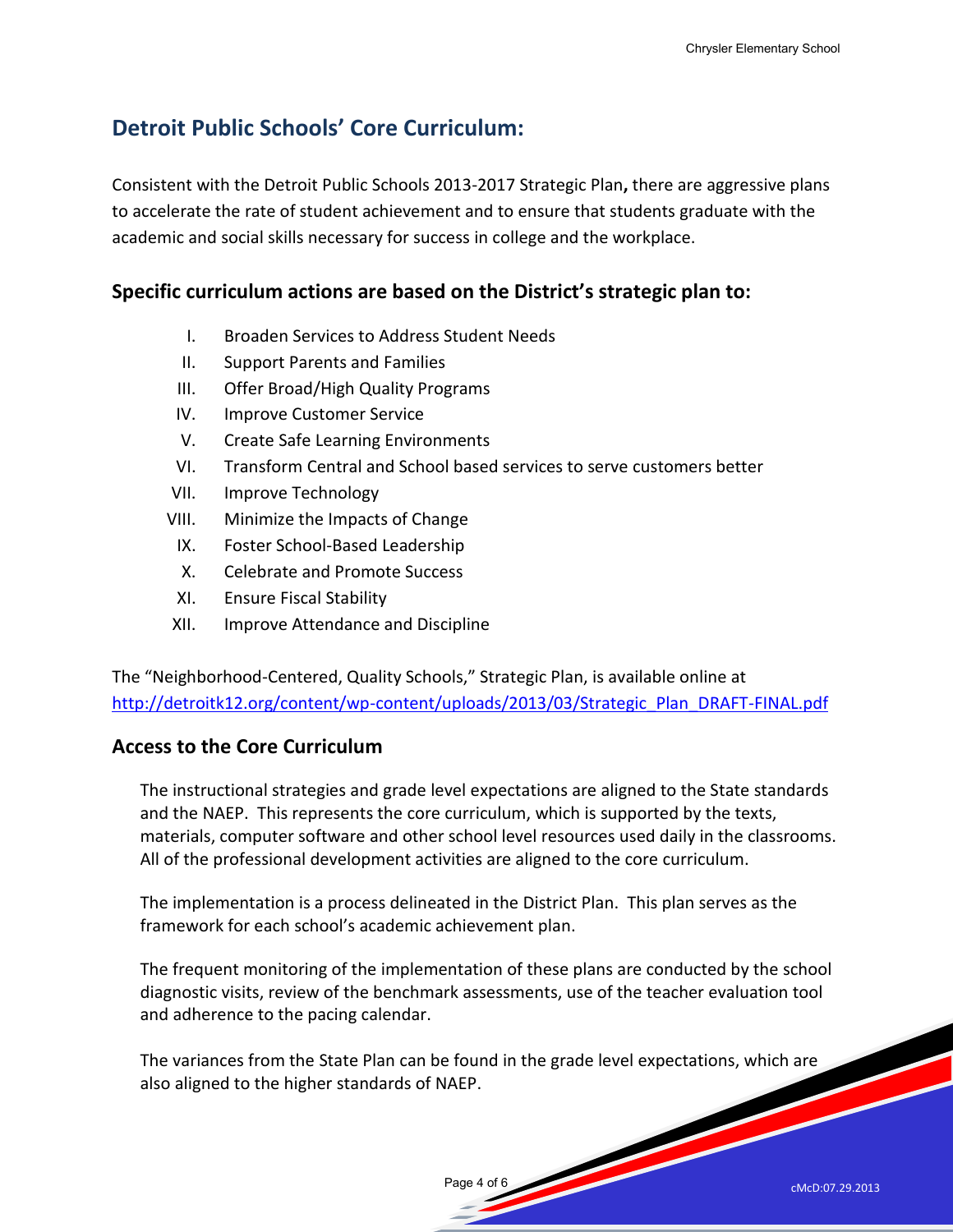#### **Access to the Core Curriculum (Continued):**

Parents/Guardians are offered classes to increase parenting skills, early childhood literacy, adult literacy and GED. During the school year, the Regional Parent Resource Center is a vehicle for parents and other community members to participate in regular and on-going informational and participatory sessions focused on curriculum and instruction. Learning Village (an online instructional management system),Web updates and semi-annual progress reports are a means to disseminate achievement information to educators. Parents will have the opportunity to monitor students' progress, including attendance, through **Parent Connect** in the Fall.

Detroit Public Schools Core Curriculum is currently under revision. Pacing Charts and Curriculum guides will be posted to the Division of Teaching and Learning under the Leadership page of our website in the near future.

#### **Parent Engagement**

- $\clubsuit$  Use the technology portal for parents to view daily lessons and to communicate with teachers.
- $\cdot \cdot$  Implement and follow through with the parent contracts.
- $\div$  Use the Parent Resource Center to engage parents in innovative workshops and sessions that are practical and will result in parent support to students at home.

#### **Student Achievement Results**

Aggregate Student Achievement Results and Detroit Public Schools Quarterly NWEA~MAP Reading and Mathematics reports for Chrysler Elementary School can be found on the Detroit Public Schools' web page at the Research, Evaluation and Assessment site at [http://detroitk12.org/data/rea/.](http://detroitk12.org/data/rea/) The following reports are available:

- District Profile Report
- Combined School Profile Reports
- Individual School Profile Reports
- Adequate Yearly Progress (AYP) Reports
- Michigan Accountability Scorecard Report
- Annual Education Report

#### **Parent-Teacher Conferences (Interactions):**

| <b>School Year</b> | <b>Total Parent</b><br><b>Interactions</b> | Percent |
|--------------------|--------------------------------------------|---------|
| 2012-2013          | 389                                        | 115.8%  |
| 2011-2012          | 193                                        | 139.3%  |

Page 5 of 6